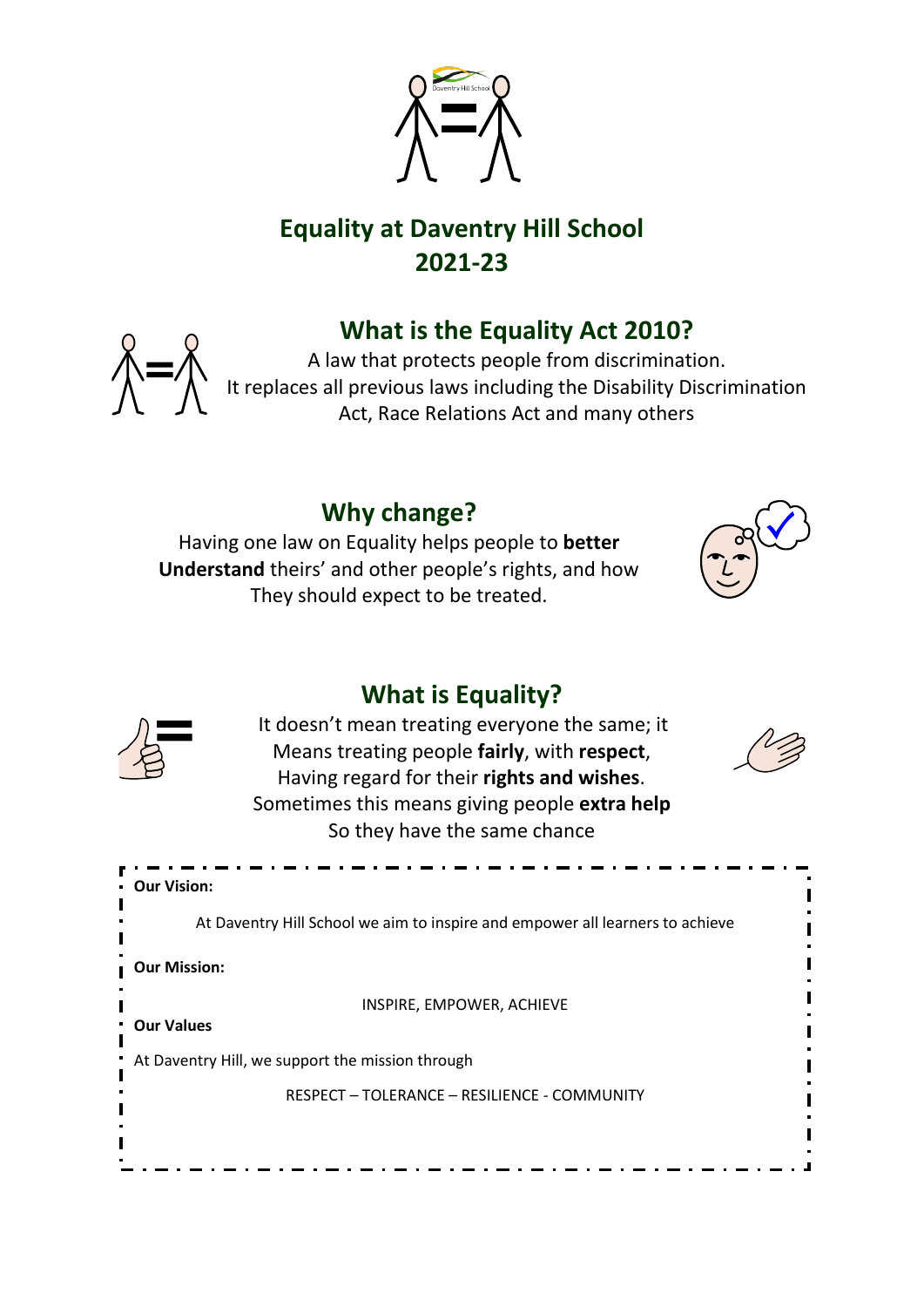

## **What will we do?**



Ensure everyone is treated Give everyone Fairly  $\overline{C}$  and  $\overline{C}$  are  $\overline{C}$  and  $\overline{C}$  are  $\overline{C}$  and  $\overline{C}$  are  $\overline{C}$  and  $\overline{C}$  are  $\overline{C}$  and  $\overline{C}$  are  $\overline{C}$  and  $\overline{C}$  are  $\overline{C}$  and  $\overline{C}$  are  $\overline{C}$  and  $\overline{C}$  are  $\overline{C}$ Opportunity'



Help everyone to communicate openly and clearly, Without prejudice



**What can you do?**

Inform the school if there is anything we can do Help to identify barriers Help the school to meet its aims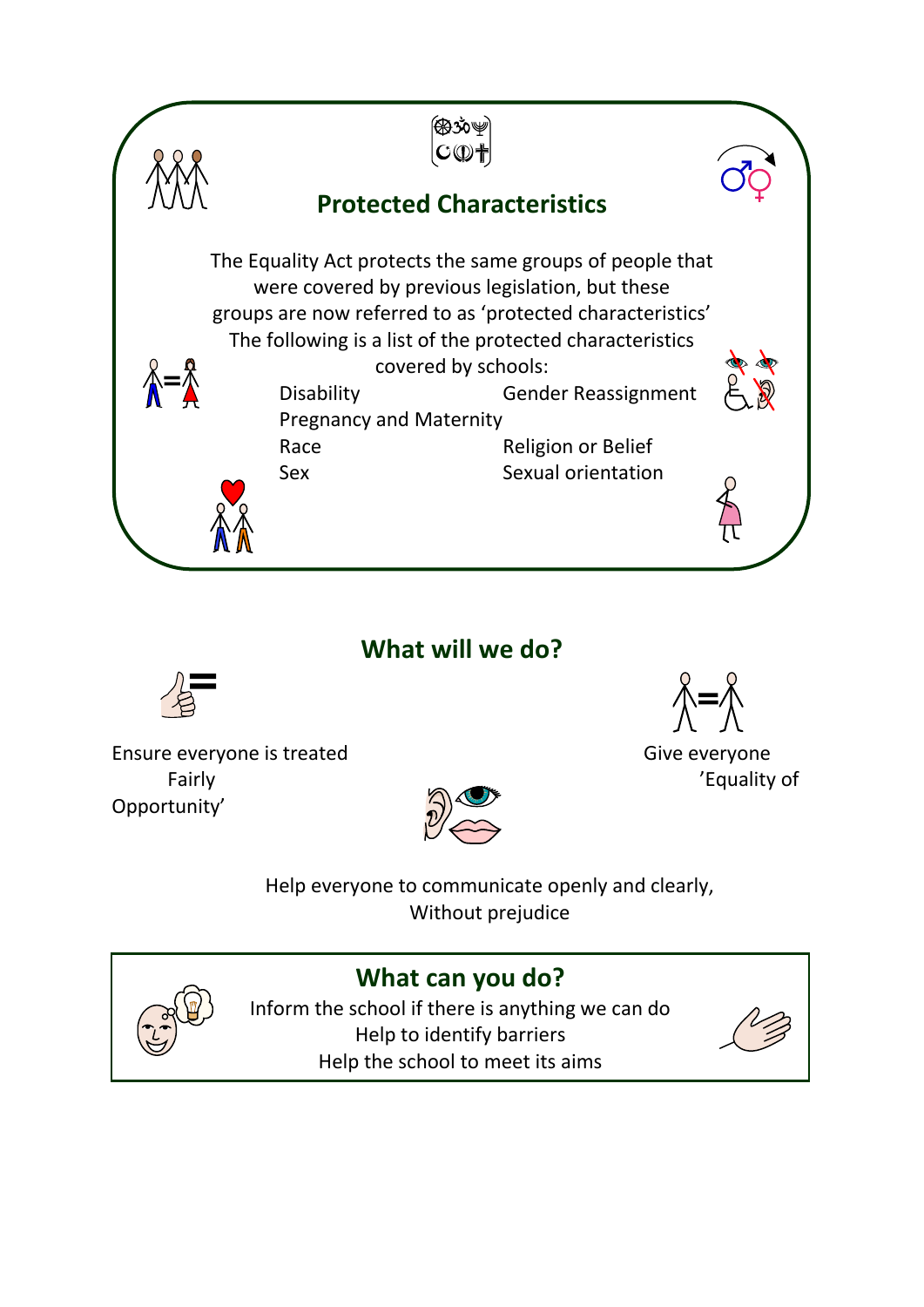## **If you have an issue or concern**

Please speak to us first, if you are still unhappy you must follow the schools complaints process in the first instance – contact the school for further information (01327 703135)



## **Equality at Daventry Hill School**

The law requires us to:

• Publish equality information – to demonstrate compliance with the general duty across its functions\*

| eligio |
|--------|
|        |

| Christian             | 18  |
|-----------------------|-----|
| Muslim                | 1   |
| <b>Other Religion</b> |     |
| No Religion           |     |
| Refused               | 0   |
| Information not given | 140 |

#### **Religion Ethnicity**

| Christian                | 18  | Asian and any other Asian background | 12  |
|--------------------------|-----|--------------------------------------|-----|
| Muslim                   | 1   | Bangladeshi                          | 2   |
| Other Religion           | 1   | Black and any other Black background | 0   |
| No Religion              | 7   | <b>Other Black African</b>           | 4   |
| Refused                  | 0   | Gypsy / Roma                         | 0   |
| Information not given    | 140 | White British                        | 116 |
|                          |     | Other ethnic group                   | 1   |
|                          |     | White and Black Caribbean            | 1   |
|                          |     | Any other mixed background           | 4   |
| <b>SEN Status</b>        |     | Any other White background           | 11  |
| Total EHCPs / Statements | 167 | Information not given                | 16  |
|                          |     |                                      |     |

| --------- |     |
|-----------|-----|
| Girls     |     |
| Boys      | 120 |

These numbers do not equal total number of pupils as pupils have a multiplicity of additional needs

#### **Gender Special Education Needs**

| Girls       |     | <b>Severe Learning Needs</b> |  |
|-------------|-----|------------------------------|--|
| <b>Boys</b> | 120 | Moderate Learning Needs      |  |

#### **Additional Needs**

| Speech & Language / Communication      | 62             |
|----------------------------------------|----------------|
| Autistic Spectrum disorder / Condition | 87             |
| Social Emotional & Mental Health       | 23             |
| <b>Physical Difficulties</b>           | 14             |
| Visual Impairment                      | $\overline{2}$ |
| <b>Hearing Impairment</b>              | 6              |
| <b>Specific Learning Difficulties</b>  | 11             |
| <b>ADHD</b>                            | 0              |
| Other                                  | つっ             |